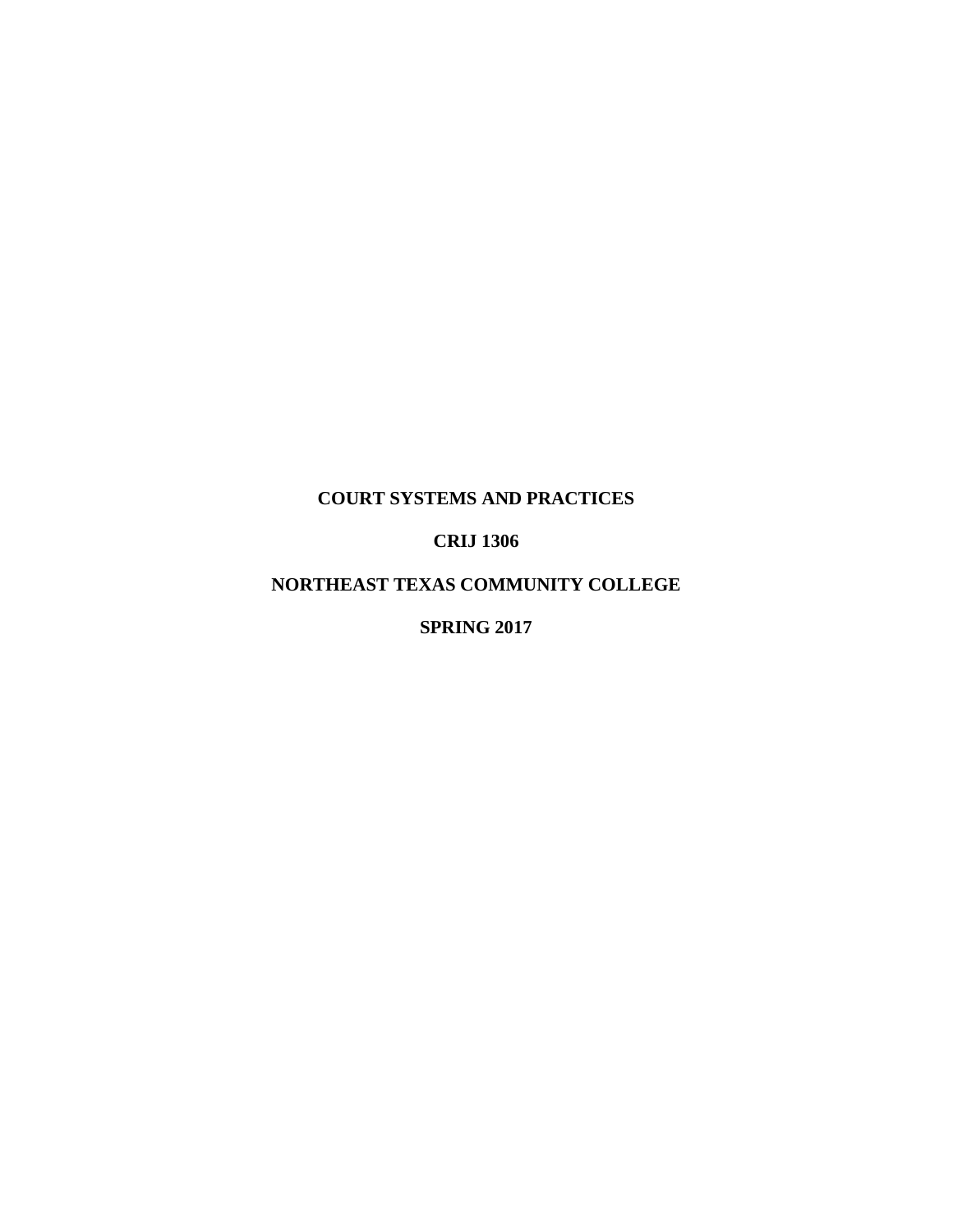### **NORTHEAST TEXAS COMMUNITY COLLEGE** COURT SYSTEMS AND PRACTICES

| <b>Course Number: CRIJ 1306</b>                                                                       | <b>Course Title:</b> Court Systems and Practices |                        |                                        |
|-------------------------------------------------------------------------------------------------------|--------------------------------------------------|------------------------|----------------------------------------|
| <b>Course Credit Hours: 3</b>                                                                         | <b>Lecture Hours: 3</b>                          | <b>Lab Hours:</b> None | <b>Clinical/Recitation Hours:</b> None |
| <b>Prerequisite:</b> None                                                                             | <b>Co-requisite:</b> None                        |                        |                                        |
| Instructor's Name: Bob Hedges Office Location: IT 106 Office Hours: Posted on front classroom window. |                                                  |                        |                                        |

## **Contact Information:**

**Mail:** Bob Hedges; NTCC; P.O. Box 1307; Mount Pleasant, TX 75456 **Telephone:** Office (903) 434-8266 Home (903) 572-2724 **E-mail:** [bhedges@ntcc.edu](mailto:bhedges@ntcc.edu) **Instructor Website:** http://faculty.ntcc.edu/bhedges/default.htm **In case of emergency contact:** Charla Hunt (903) 434-8207

**Textbook:** Each student is required to have the latest edition of the Texas Criminal and Traffic Law Manual. LexisNexis Matthew Bender Publications. ISBN# 978-1-63283-072-2. Copies are available in the college bookstore and via the Internet. THE TEXTBOOK IS REQUIRED TO SUCCESSFULLY COMPLETE THE COURSE.

**Supplies:** Notepaper, writing tools (pencil, pen), and highlighter.

**Course Description:** This course shall include instruction regarding the judiciary in the criminal justice system; the structure of the American court system; prosecution; right to counsel; pre-trial release; grand juries; the adjudication process; types and rules of evidence; and sentencing.

**Course Learning Objectives:** The course will follow closely the curriculum requirements of the Texas Commission on Law Enforcement. Please see the outline of the objectives and goals of this class:

6. Code of Criminal Procedure (16 hrs.)

Unit Goal: 6.1 The student will have an understanding of the statutory authority for administration of criminal procedure as enumerated by the Texas Code of Criminal Procedure (CCP).

6.1.1 The student will be able to identify the basis for administration of criminal procedure in Texas.

| Short title          | CCP 1.01 |
|----------------------|----------|
| Effective date       | CCP 1.02 |
| Objects of this code | CCP 1.03 |

6.1.2 The student will be able to identify the basic rights enumerated in the CCP.

| Due course of law                  | <b>CCP 1.04</b>  |
|------------------------------------|------------------|
| Rights of accused                  | <b>CCP 1.05</b>  |
| Right to representation of counsel | <b>CCP 1.051</b> |
| Searches and seizures              | <b>CCP 1.06</b>  |
| Right to bail                      | <b>CCP 1.07</b>  |
| Habeas corpus                      | <b>CCP 1.08</b>  |
| Cruelty forbidden                  | <b>CCP 1.09</b>  |
| Jeopardy                           | <b>CCP 1.10</b>  |
| Acquittal a bar                    | <b>CCP</b> 1.11  |
| Right to jury                      | <b>CCP 1.12</b>  |
| Waiver of trial by jury            | <b>CCP 1.13</b>  |
| Waiver of rights                   | <b>CCP</b> 1.14  |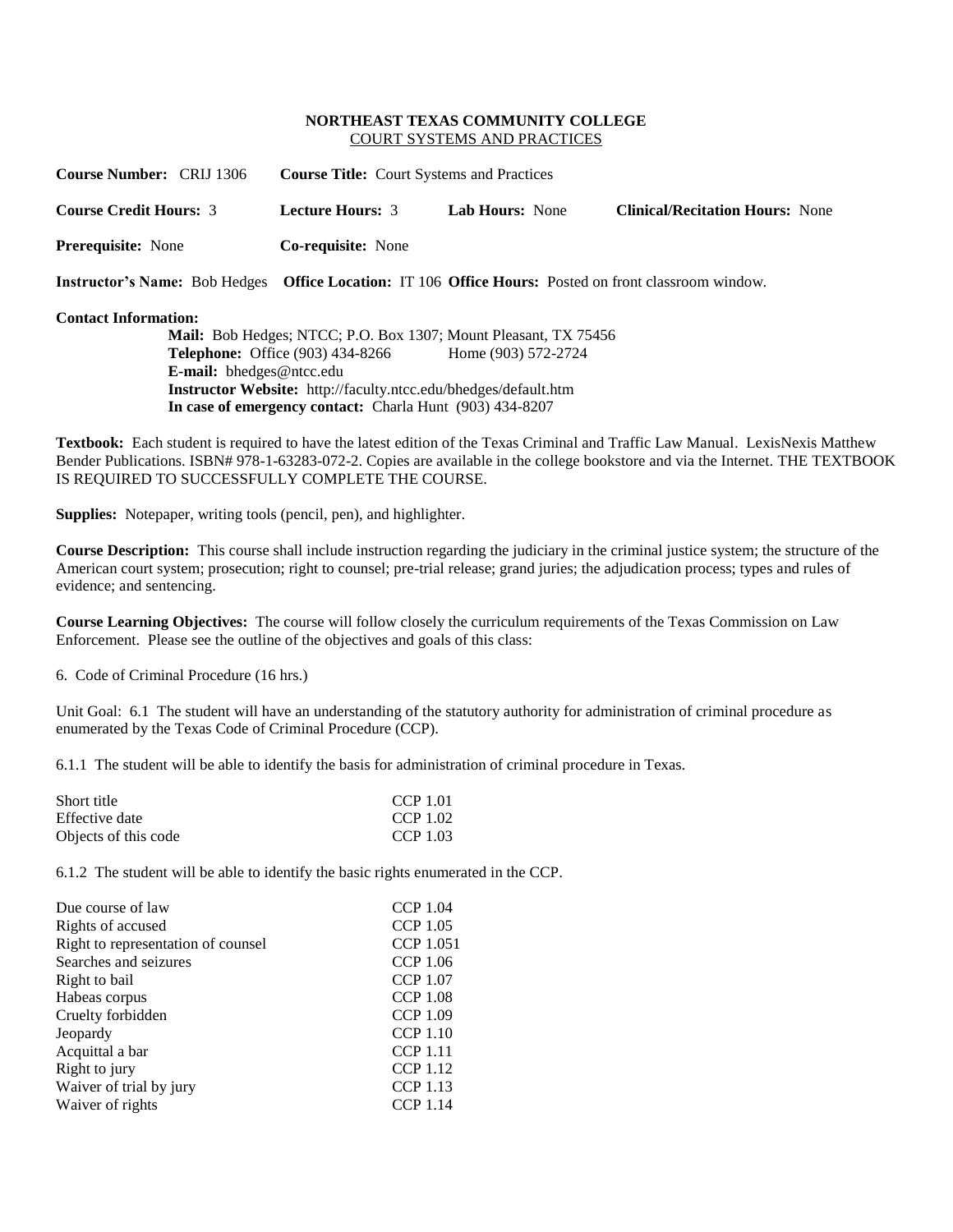| Waiver of indictment for noncapital felony | <b>CCP 1.141</b> |
|--------------------------------------------|------------------|
| Jury in felony                             | <b>CCP</b> 1.15  |
| Liberty of speech and press                | <b>CCP</b> 1.16  |
| Religious belief                           | <b>CCP 1.17</b>  |
| Outlawry and transportation                | <b>CCP 1.18</b>  |
| Privilege of legislators                   | <b>CCP</b> 1.21  |
| Dignity of state                           | <b>CCP 1.23</b>  |
| Public trial                               | <b>CCP</b> 1.24  |
| Confronted by witnesses                    | <b>CCP 1.25</b>  |
| Common law governs                         | <b>CCP 1.27</b>  |
|                                            |                  |

## 6. Code of Criminal Procedure

Unit Goal: 6.2 The student will have an understanding of the general duties and responsibilities for officers as enumerated by the CCP.

6.2.1 The student will be able to identify who are Magistrates and their duties.

| Who are magistrates | CCP 2.09 |
|---------------------|----------|
| Duty of magistrates | CCP 2.10 |
| Examining court     | CCP 2.11 |

6.2.2 The student will be able to identify who are Peace Officers.

| Who are peace officers               | CCP 2.12  |
|--------------------------------------|-----------|
| Railroad peace officers              | CCP 2.121 |
| Special investigators                | CCP 2.122 |
| Adjunct police officers              | CCP 2.123 |
| Peace officers from adjoining states | CCP 2.124 |
|                                      |           |

6.2.3 The student will be able to list the duties of peace officers.

| Duties and powers                               | <b>CCP 2.13</b> |
|-------------------------------------------------|-----------------|
| May summon aid                                  | <b>CCP 2.14</b> |
| Person refusing to aid                          | <b>CCP 2.15</b> |
| Neglecting to execute process                   | CCP 2.16        |
| Conservator of the peace                        | <b>CCP 2.17</b> |
| Custody of prisoners                            | <b>CCP 2.18</b> |
| Deputy                                          | <b>CCP 2.20</b> |
| Investigation of certain reports of child abuse | CCP 2.27        |

6.2.4 The student will be able to list the duties of peace officers relating to Racial Profiling.

| Racial profiling                                  | CCP 3.05  |
|---------------------------------------------------|-----------|
| Racial profiling prohibited                       | CCP 2.131 |
| Law enforcement policy on racial profiling        | CCP 2.132 |
| Reports required for traffic and pedestrian Stops | CCP 2.133 |
| Liability                                         | CCP 2.136 |

6.2.5 The student will be able to list the duties of peace officers relating to Forfeiture of Contraband.

| <b>Definitions</b>                    | CCP 59.01 |
|---------------------------------------|-----------|
| Forfeiture of contraband              | CCP 59.02 |
| Seizure of contraband                 | CCP 59.03 |
| Notification of forfeiture proceeding | CCP 59.04 |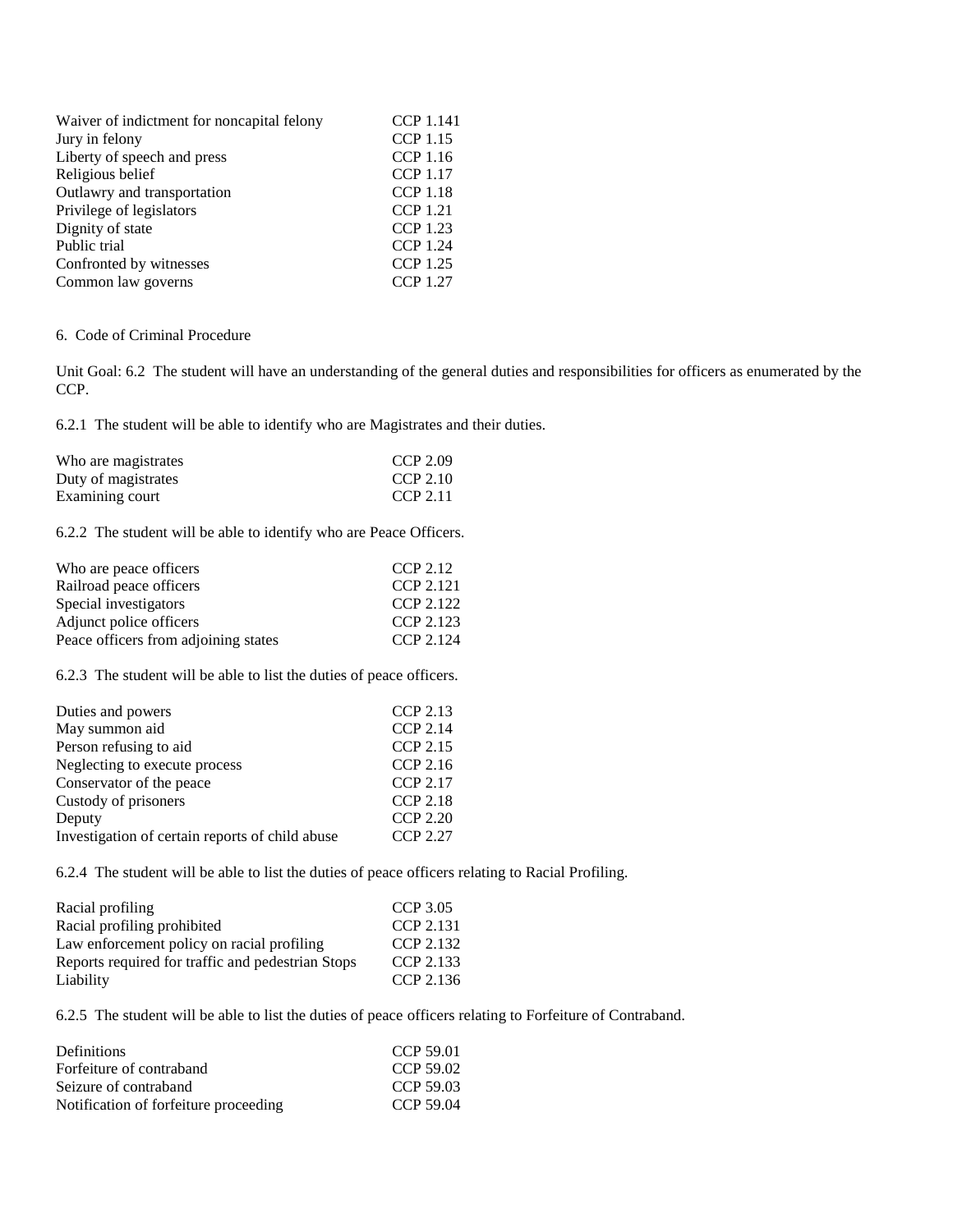### 6. Code of Criminal Procedure

Unit Goal 6.3 The student will have a general understanding of the courts and their criminal jurisdiction.

6.3.1 The student will be able to identify courts which have criminal jurisdiction.

What courts have criminal jurisdiction CCP 4.01

6.3.2 The student will be able to identify the jurisdiction of the Courts of Appeals.

Courts of appeals CCP 4.03

6.3.3 The student will be able to identify the jurisdiction of the Court of Criminal Appeals.

Court of criminal appeals CCP 4.04

6.3.4 The student will be able to identify the jurisdiction of District Courts.

Jurisdiction of district courts CCP 4.05

6.3.5 The student will be able to identify the jurisdiction of the County Courts.

| Jurisdiction of county courts           | CCP 4.07 |
|-----------------------------------------|----------|
| Appellate jurisdiction of county courts | CCP 4.08 |
| Appeals from inferior courts            | CCP 4.09 |

6.3.6 The student will be able to identify the jurisdiction of the Justice Courts.

| Jurisdiction of justice courts | CCP 4.11 |
|--------------------------------|----------|
| Misdemeanor cases              | CCP 4.12 |
| Justice may forfeit bond       | CCP 4.13 |

6.3.7 The student will be able to identify the jurisdiction of Municipal Courts.

Municipal court CCP 4.14

6. Code of Criminal Procedure

Unit Goal: 6.4 The student will have a general understanding of the procedures to be followed in the prevention and suppression of offenses.

6.4.1 The student will be able to list the duties of officers relating to Family Violence Prevention.

| Legislative statement                                                            | <b>CCP 5.01</b> |          |
|----------------------------------------------------------------------------------|-----------------|----------|
| Definitions                                                                      | CCP 5.02        |          |
| Family or household relationship does not create an exception to official duties |                 | CCP 5.03 |
| Duties of peace officers                                                         | CCP 5.04        |          |
| Standby assistance: liability                                                    | CCP 5.045       |          |
| Reports and records                                                              | CP 5.05         |          |
| Venue for protective order offenses                                              | <b>CCP 5.07</b> |          |

6.4.2 The student will be able to list the duties of officers relating to threats of injury or death to persons or damage to property.

Duty of peace officer as to threats CCP 6.05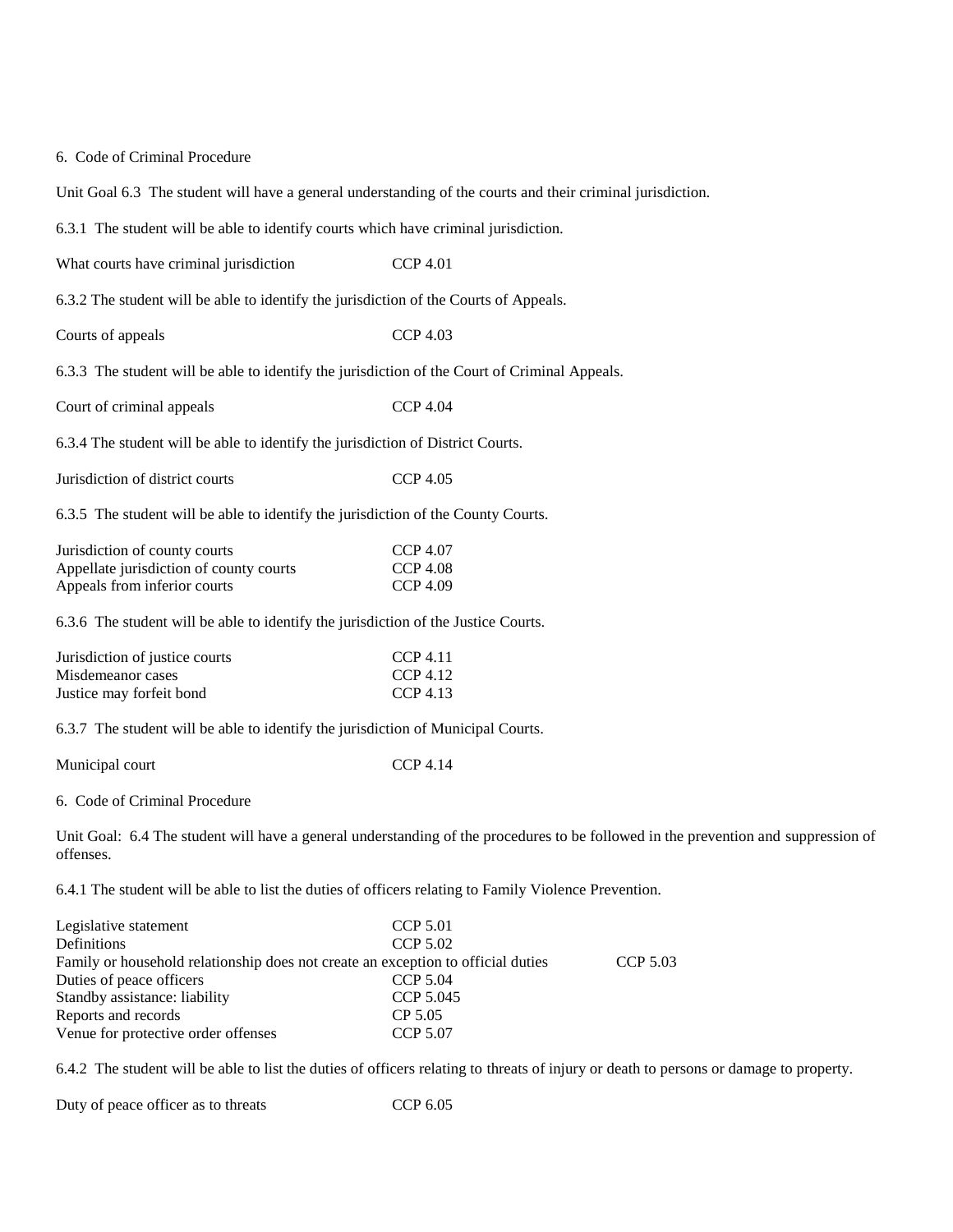Peace officer to prevent injury CCP 6.06 Conduct of peace officer CCP 6.07 Protective order prohibiting offense caused by bias or prejudice CCP 6.08

6.4.3 The student will be able to list the duties of officers relating to Suppression of Riots and Other Disturbances.

| Officer may require aid     | <b>CCP 8.01</b> |
|-----------------------------|-----------------|
| Dispersing riot             | <b>CCP 8.04</b> |
| Officer may call aid        | <b>CCP 8.05</b> |
| Means adopted to suppress   | CCP 8.06        |
| Unlawful assembly           | <b>CCP 8.07</b> |
| Power of special constables | <b>CCP 8.09</b> |

#### 6. Code of Criminal Procedure

Unit Goal: 6.5 The student will have a basic knowledge of the time limitations relating to felonies and misdemeanors.

6.5.1 The student will be able to identify the time limitations relating to Felony Offenses.

Felonies CCP 12.01

6.5.2 The student will be able to identify the time limitations relating to Misdemeanor Offenses.

Misdemeanors CCP 12.02

6.5.3 The student will be able to identify the time limitations relating to Aggravated Offenses, Attempt, Conspiracy, Solicitation, Organized Criminal Activity.

Aggravated offenses, attempt, conspiracy, solicitation, organized criminal activity CCP 12.03

### 6. Code of Criminal Procedure

Unit Goal: 6.6 The student will have a basic knowledge of the requirements and procedures for arrests without and with a warrant of arrest.

6.6.1 The student will be able to list the duties of officers relating to Arrest Without Warrant.

| <b>CCP 14.01</b> |
|------------------|
| CCP 14.02        |
| CCP 14.03        |
| CCP 14.031       |
| CCP 14.04        |
| CCP 14.05        |
| CCP 14.051       |
| CCP 14.06        |
|                  |

6.6.2 The student will be able to list the duties of officers relating to Arrest Under Warrant.

| Warrant of arrest                          | <b>CCP 15.01</b> |
|--------------------------------------------|------------------|
| Requisites of warrant                      | CCP 15.02        |
| Magistrate may issue warrant or summons    | CCP 15.03        |
| Warrant extends to every part of the state | CCP 15.06        |
| Warrant issued by other magistrate         | <b>CCP 15.07</b> |
| Warrant may be telegraphed                 | <b>CCP 15.08</b> |
| Complaint by telegraph                     | CCP 15.09        |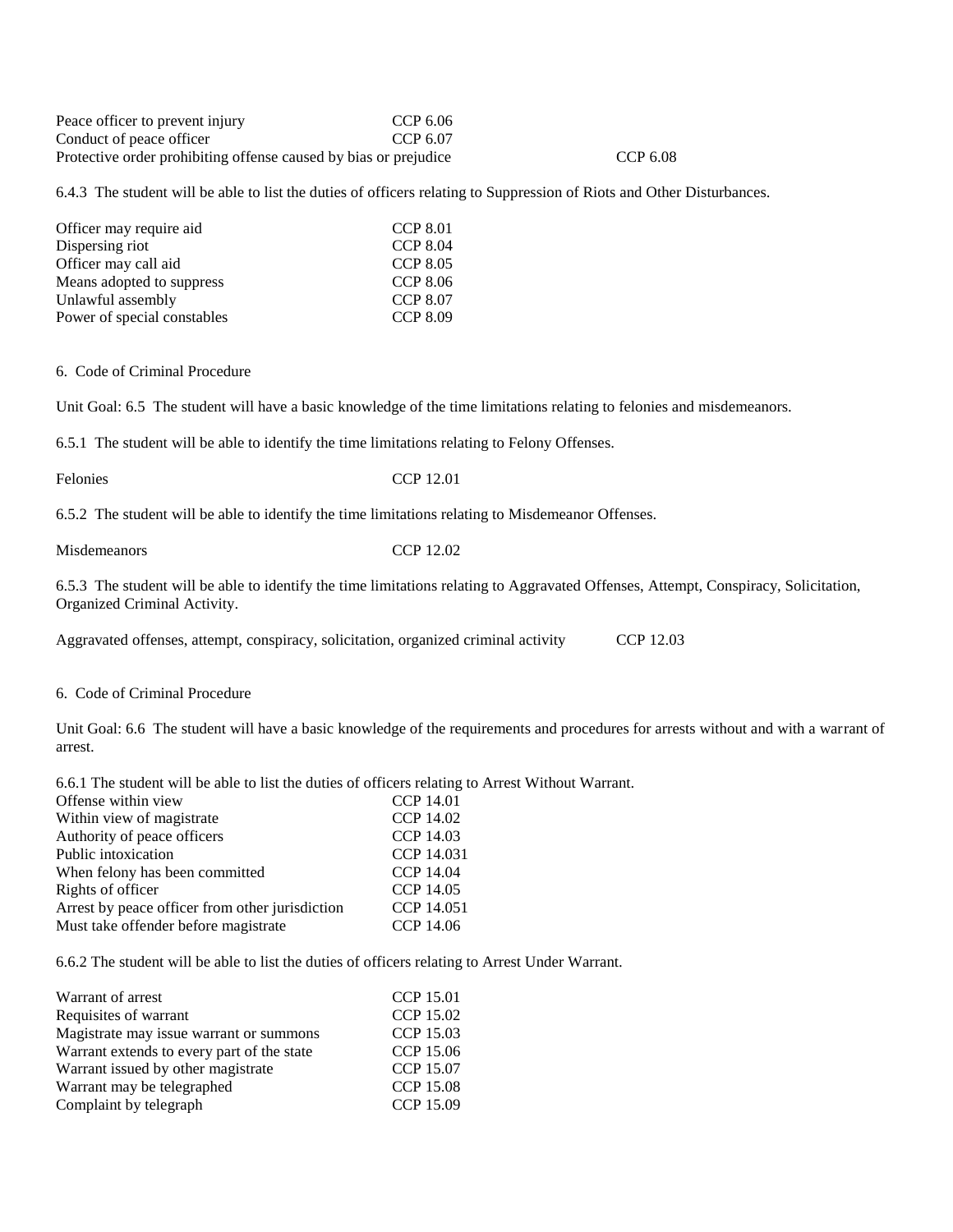| Warrant or complaint must be under seal    | CCP 15.12        |
|--------------------------------------------|------------------|
| How warrant is executed                    | CCP 15.16        |
| Duties of arresting officer and magistrate | CCP 15.17        |
| Arrest for out-of-county offense           | <b>CCP 15.18</b> |
| Notice of arrest                           | CCP 15.19        |
| Duty of sheriff receiving notice           | CCP 15.20        |
| Prisoner discharged if not timely demanded | CCP 15.21        |
| When a person is arrested                  | CCP 15.22        |
| Time of arrest                             | CCP 15.23        |
| What force may be used                     | CCP 15.24        |
| May break door                             | CCP 15.25        |
| Authority to arrest must be made known     | CCP 15.26        |
| Notification to schools required           | CCP 15.27        |

### 6. Code of Criminal Procedure

Unit Goal: 6.7 The student will have a basic knowledge of the requirements and procedures for search warrants.

6.7.1 The student will be able to list the duties of officers relating to Search Warrants.

| Search warrant                                         | <b>CCP 18.01</b> |
|--------------------------------------------------------|------------------|
| Grounds for issuance                                   | CCP 18.02        |
| Issuance of search warrant to photograph injured child | CCP 18.021       |
| Search warrant may order arrest                        | CCP 18.03        |
| Contents of warrant                                    | <b>CCP 18.04</b> |
| Warrants for fire, health, and code inspections        | CCP 18.05        |
| Execution of warrants                                  | CCP 18.06        |
| Days allowed for warrant to run                        | <b>CCP 18.07</b> |
| Power of officer executing warrant                     | <b>CCP 18.08</b> |
| Shall seize accused and property                       | CCP 18.09        |
| How return made                                        | <b>CCP 18.10</b> |
| Custody of property found                              | <b>CCP 18.11</b> |

### 6. Code of Criminal Procedure

Unit Goal: 6.8 The student will have a basic understanding of court processes as they relate to criminal offenses.

6.8.1 The student will be able to explain court papers relating to offenses.

| Complaint                                                            | CCP 15.04 |  |
|----------------------------------------------------------------------|-----------|--|
| Requisites of complaint                                              | CCP 15.05 |  |
| Requiring polygraph examination of complainant prohibited CCP 15.051 |           |  |
| Commitment                                                           | CCP 16.20 |  |
| "Indictment"                                                         | CCP 21.01 |  |
| "Information"                                                        | CCP 21.20 |  |
| Information based upon complaint                                     | CCP 21.22 |  |
| Joinder of certain offenses                                          | CCP 21.24 |  |
| Definition of a "capias"                                             | CCP 23.01 |  |
| Its requisites                                                       | CCP 23.02 |  |

6.8.2 The student will be able to explain court papers relating to witnesses.

| Issuance of subpoenas      | CCP 24.01  |
|----------------------------|------------|
| Subpoenas; child witnesses | CCP 24.011 |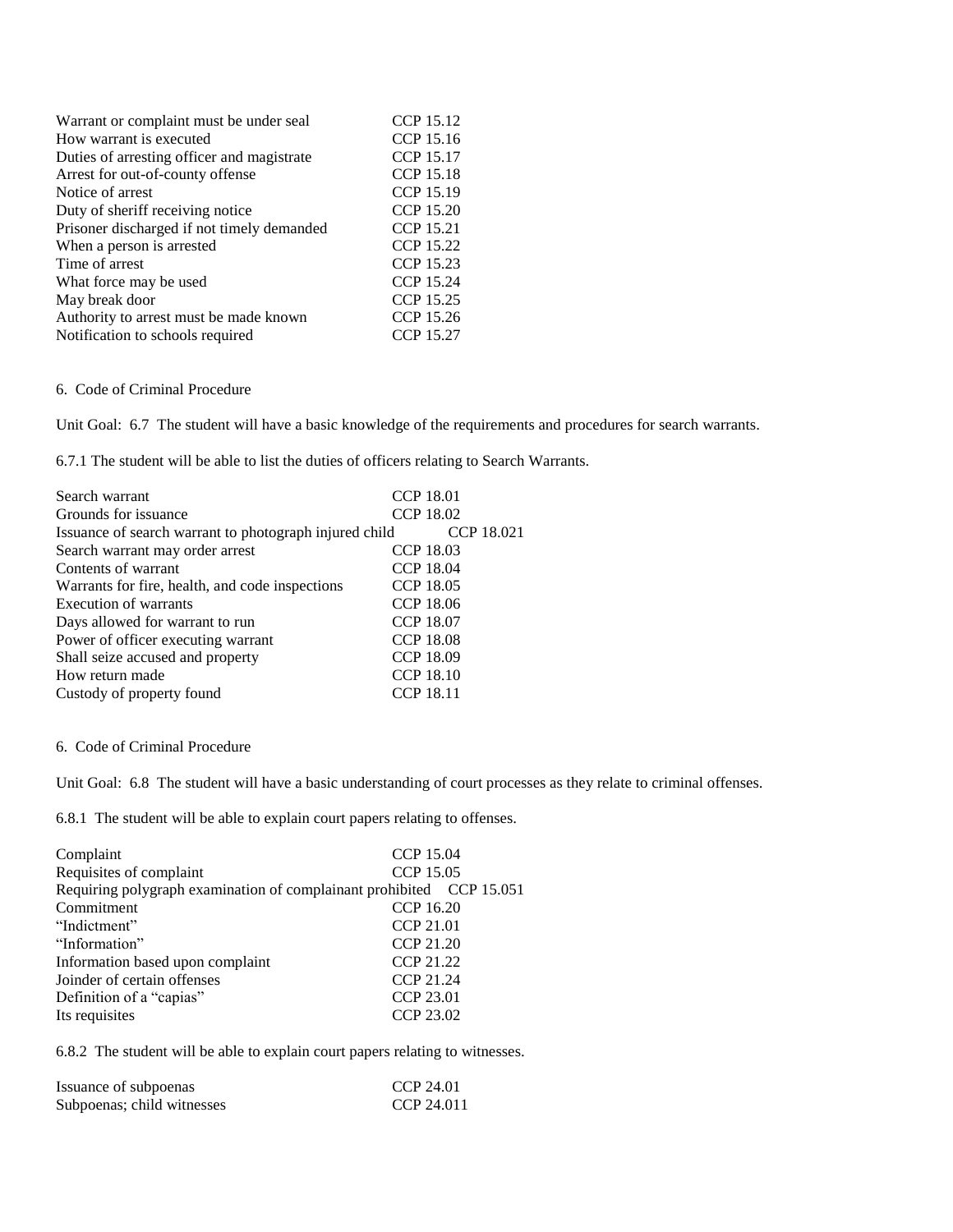| Subpoena duces tecum                    | CCP 24.02 |
|-----------------------------------------|-----------|
| Service and return of subpoena          | CCP 24.04 |
| Refusing to obey                        | CCP 24.05 |
| Requisites of an "attachement"          | CCP 24.11 |
| Duty of officer receiving said subpoena | CCP 24.17 |

6.8.3 The student will be able to explain the bail procedure.

| Definition of "bail"                                         | CCP 17.01             |            |
|--------------------------------------------------------------|-----------------------|------------|
| Release on bond of certain persons arrested withouta warrant |                       | CCP 17.033 |
| Rules for fixing amount of bail                              | CCP 17.15             |            |
| Bail in misdemeanor                                          | CCP 17.20             |            |
| Bail in felony                                               | CCP 17.21             |            |
| May take bail in felony                                      | CCP 17.22             |            |
| Accused liberated                                            | CCP 17.29             |            |
| Further detention of certain persons                         | CCP 17.291            |            |
| Magistrate's order for emergency protection                  | CCP 17.292            |            |
| Crime victim's rights                                        | CCP 56.02 (a)(2), (4) |            |

6. Code of Criminal Procedure

Unit Goal: 6.9 The student will understand the process relating to Inquests Upon Dead Bodies.

6.9.1 The student will be able to identify requirements for an Inquest.

| Definition                                                                  | CCP 49.01    |                        |
|-----------------------------------------------------------------------------|--------------|------------------------|
| Applicability                                                               | CCP 49.02    |                        |
| Time and place of inquest; removal of property and body from place of death |              | CCP 49.05(d), (e), (f) |
| Hindering an inquest                                                        | CCP 49.06    |                        |
| Notification of investigating official                                      | CCP 49.07(b) |                        |
| Evidence                                                                    | CCP 49.17    |                        |
| Death in custody                                                            | CCP 49.18    |                        |
| Warrant of arrest                                                           | CCP 49.19    |                        |
| Office of death investigator                                                | CCP 49.23    |                        |
| Medical examiners                                                           | CCP 49.25    |                        |

**Course Requirements:** Students must do the following:

- 1. Attend class regularly and on time.
- 2. Demonstrate knowledge of all learning objectives as determined and approved by the instructor.
- 3. Read all materials and do all work on time and in a quality manner as dictated by the group and/or by the instructor.
- 4. Take responsibility for the learning process.
- 5. Cooperate freely with other students on the project and other class assignments.
- 6. Complete all exams and coursework.

**Course Format:** Lecture, class discussion, and small group project

**Method of Evaluation:** Test scores, class participation, attendance, term papers (when assigned), projects (when assigned) Tests will include questions requiring fill in the blank, listing, matching, true/false, short-answer, and, or essay. The essay questions will be graded on the quantity and quality of the content. Spelling and sentence structure will be considered during grading. There will be a review before each test. All tests have equal grade weight. The final will not be comprehensive. Any tests missed should be made-up immediately and will be subject to penalties during scoring. Students who miss a test will be expected to complete a required make-up test the next class period they return. The instructor reserves the right to give make-up tests in an alternative format. Class participation will be evaluated by the instructor according to the student's willingness and ability to participate in discussion, question/answer sessions, any required oral presentations, and their contributions during group work assignments.